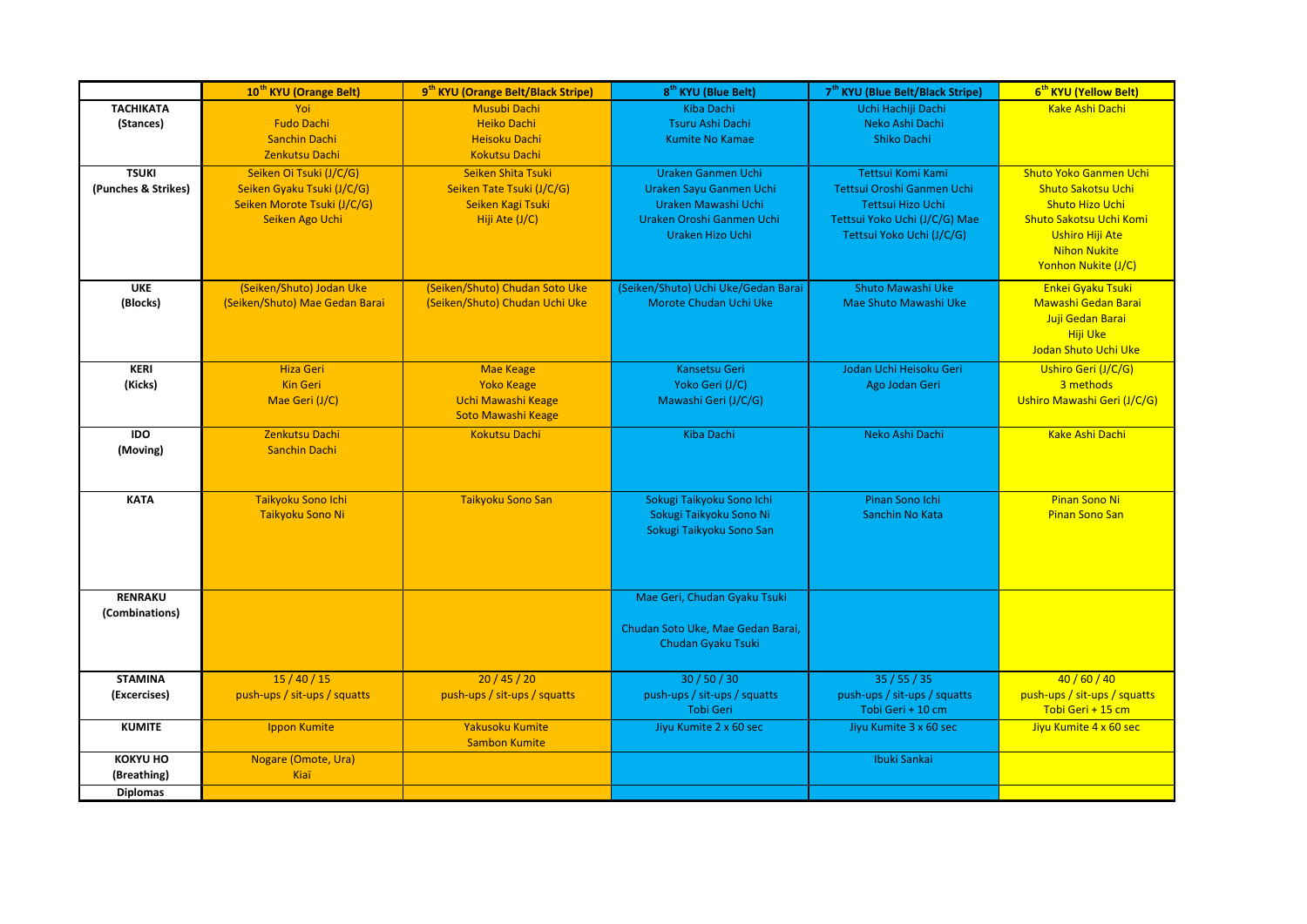|                     | 5 <sup>th</sup> KYU (Yellow Belt/Black Stripe) | 4 <sup>th</sup> KYU (Green Belt)               | 3 <sup>rd</sup> KYU (Green Belt/Black Stripe) | 2 <sup>nd</sup> KYU (Brown Belt)        | 1 <sup>st</sup> KYU (Brown Belt/Black Stripe) |
|---------------------|------------------------------------------------|------------------------------------------------|-----------------------------------------------|-----------------------------------------|-----------------------------------------------|
| <b>ТАСНІКАТА</b>    | <b>Moro Ashi Dachi</b>                         |                                                |                                               |                                         |                                               |
| (Stances)           |                                                |                                                |                                               |                                         |                                               |
|                     |                                                |                                                |                                               |                                         |                                               |
| <b>TSUKI</b>        | Shotei Uchi (J/C/G)                            | Koken Uchi (J/G/C)                             | Hira Ken Tsuki (J/C)                          | Ryuto Ken Tsuki (J/C)                   | Keiki Uchi                                    |
| (Punches & Strikes) | Age Hiji Ate (J/C)                             | Mae Hiji Ate (J/C)                             | Hira Ken Oroshi Uchi                          | Nakayubi Ippon Ken (J/C)                | Haito Uchi (J/C/G)                            |
|                     | Oroshi Hiji Ate                                | Haishu Uchi (J/C)                              | Hira Ken Mawashi Uchi                         | Oyaybu Ippon Ken (J.C)                  | Morote Haito Uchi (J/C)                       |
|                     | Jun Tsuki (J/C/G)                              |                                                |                                               | Hitosashi Yubi Ippon Ken (J/C)          |                                               |
|                     |                                                |                                                |                                               | Yama-Tsuki                              |                                               |
|                     |                                                |                                                |                                               |                                         |                                               |
| <b>UKE</b>          | (Seiken/Shuto) Juji Uke (J/G)                  | Koken Uke (J/C/G)                              | <b>Gedan Shuto Morote Uke</b>                 | Kake Uke (/J/C)                         | Chudan Haito Uchi Uke                         |
| (Blocks)            | Shotei Uke (J/C/G)                             |                                                | Gedan Shotei Morote Uke                       | <b>Morote Kake Uke</b>                  | Osae Uke                                      |
|                     |                                                |                                                |                                               |                                         |                                               |
|                     |                                                |                                                |                                               |                                         |                                               |
|                     |                                                |                                                |                                               |                                         |                                               |
| <b>KERI</b>         | Oroshi Uchi Kakato Geri                        | Kake Geri (J/C/G)                              | Mae Kakato Geri (J/C/G)                       | <b>Tobi Mae Geri</b>                    | <b>Yoko Toni Geri</b>                         |
| (Kicks)             | Oroshi Soto Kakato Geri                        |                                                | Age Kakato Ushiro Geri                        | <b>Tobi Nidan Geri</b>                  | Mawashi Tobi Geri<br>Ushiro Tobi Geri         |
|                     |                                                |                                                |                                               |                                         | Ushiro Mawashi Tobi Geri                      |
| <b>IDO</b>          | Moro Ashi Dachi                                | Ura Ido                                        |                                               | <b>Kumite No Kamae:</b>                 |                                               |
| (Moving)            |                                                |                                                |                                               | Okuri Ashi*, Fumi Ashi*, Kosa Ashi*, Oi |                                               |
|                     |                                                |                                                |                                               | Ashi*                                   |                                               |
|                     |                                                |                                                |                                               | *(Mae, Sagari), various angles          |                                               |
| <b>KATA</b>         | <b>Pinan Sono Yon</b>                          | Pinan Sono Go                                  | Tsuki No Kata                                 | Geki Sai Dai                            | Geki Sai Sho                                  |
|                     |                                                | Taikyoku Sono Ichi Ura<br>Taikyoku Sono Ni Ura |                                               | <b>Tensho</b>                           | Yantsu                                        |
|                     |                                                | Taikyoku Sono San Ura                          |                                               |                                         |                                               |
|                     |                                                |                                                |                                               |                                         |                                               |
|                     |                                                |                                                |                                               |                                         |                                               |
| <b>RENRAKU</b>      |                                                | Mae Geri, Yoko Geri, Ushiro Geri,              |                                               | Back in Gedan Barai, forward with Ago   | A: Oi Tsuki, Gyaku Tsuki, Oi Tsuki, Shita     |
| (Combinations)      |                                                | Chudan Gyaku Tsuki                             |                                               | Uchi and Gyaku Tsuki, one step Mae Geri | <b>Tsuki</b>                                  |
|                     |                                                |                                                |                                               | (Oi Ashi), Mawashi Geri, Ushiro Geri,   | B: Mawashi Geri with front leg, Oi Tsuki,     |
|                     |                                                |                                                |                                               | Gedan Barai, Gyaku Tsuki                | Gyaku Tsuki, Mawashi Geri with back leg       |
| <b>STAMINA</b>      | 45/65/45                                       | 50 / 70 / 50                                   | 55 / 75 / 55                                  | 60 / 80 / 60                            | 65 / 100 / 65                                 |
| (Excercises)        | push-ups / sit-ups / squatts                   | push-ups / sit-ups / squatts                   | push-ups / sit-ups / squatts                  | push-ups / sit-ups / squatts            | push-ups / sit-ups / squatts                  |
|                     | Tobi Geri + 15 cm                              | Tobi Geri + 20 cm                              | Tobi Geri + 20 cm                             | Tobi Geri + 30 cm                       | Tobi Geri + 30 cm                             |
| <b>KUMITE</b>       | Jiyu Kumite 5 x 60 sec                         | Jiyu Kumite 6 x 60 sec                         | Jiyu Kumite 10 x 60 sec                       | Jiyu Kumite 12 x 60 sec                 | Jiyu Kumite 15 x 60 sec                       |
| <b>KOKYU HO</b>     |                                                |                                                |                                               |                                         |                                               |
| (Breathing)         |                                                |                                                |                                               |                                         |                                               |
| <b>Diplomas</b>     |                                                |                                                |                                               |                                         |                                               |